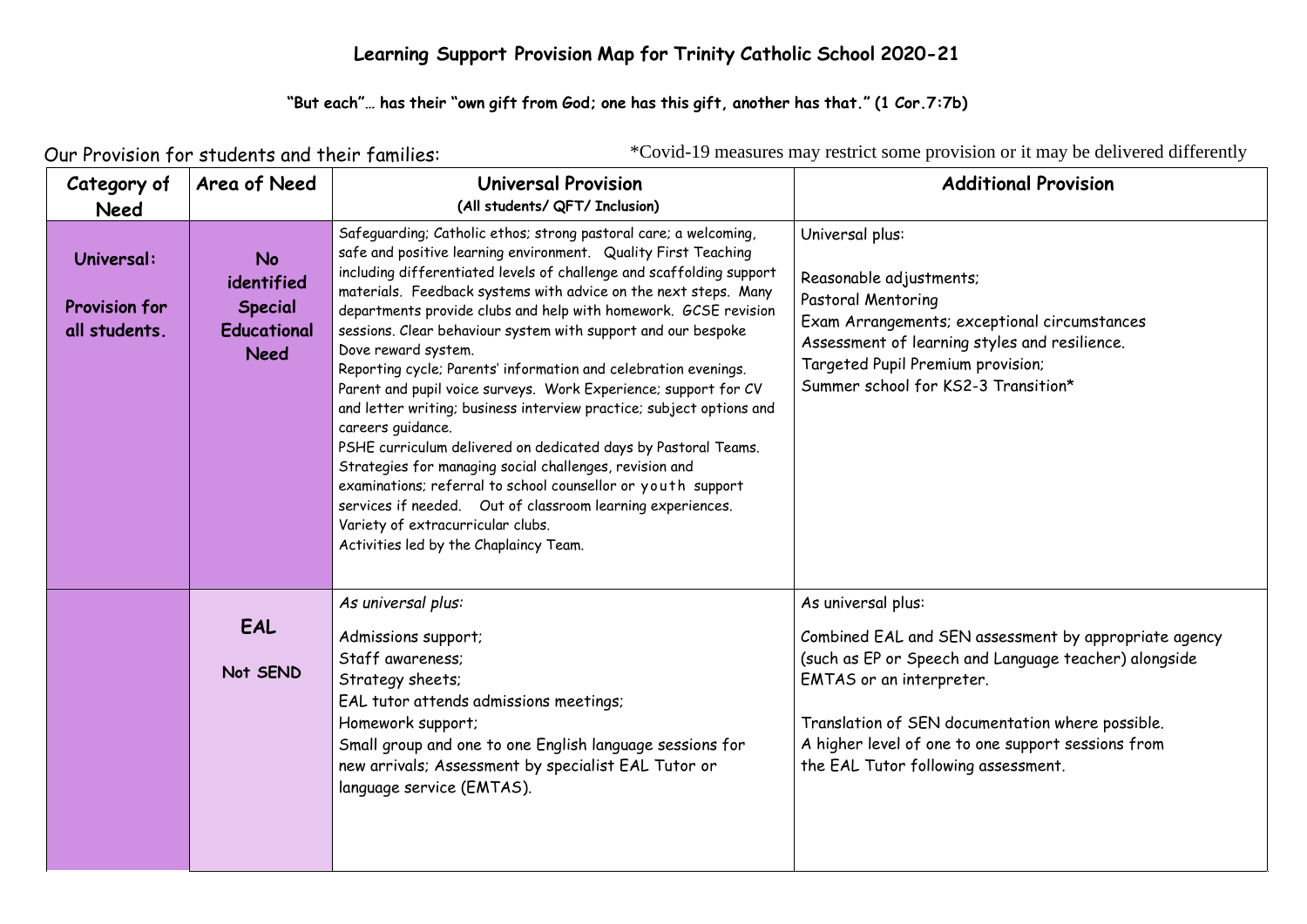#### **Provision Map for Trinity Catholic School 2018-19**

| Category of                                      | <b>Identified</b>                                         | <b>Universal Provision</b>                                                                                                                                                                                                                                                                         | <b>Additional Provision</b>                                                                                                                                                                                                                                                                                                     |
|--------------------------------------------------|-----------------------------------------------------------|----------------------------------------------------------------------------------------------------------------------------------------------------------------------------------------------------------------------------------------------------------------------------------------------------|---------------------------------------------------------------------------------------------------------------------------------------------------------------------------------------------------------------------------------------------------------------------------------------------------------------------------------|
| <b>Need</b>                                      | Area of Need                                              | (All students/ QFT/ Inclusion)                                                                                                                                                                                                                                                                     | (Identified SEN requiring School Support; not EHC Plan).                                                                                                                                                                                                                                                                        |
| Communication<br>and Interaction<br><b>Needs</b> | <b>Autism</b><br>Spectrum<br>Condition<br>(ASC)           | As universal plus:<br>Staff awareness - AET Tier 1 (September 2017).<br>One Page Profiles/Strategy sheets for in class provision<br>Learning Support used as a quiet and safe area.<br>Time out cards.<br>Games club for social skills at lunchtime.<br>Opportunities for a sensory screener/diet. | Social Skills interventions including Friendship group and Lego Therapy.<br>Active Social Communicators Programme (ASC) in KS3.<br>ASC Specialist Learning Mentoring.<br>Additional transition visits, events at KS2-3; extra support at KS 3-4;<br>post 16.<br>Assessment and advice from external agency specialist teachers. |
|                                                  | Speech &<br>Language and<br>Communication<br><b>Needs</b> | As universal plus:<br>One Page Profile/Strategy sheets for in class provision<br>Communication friendly signs to support getting around<br>the school.<br>Use of Communicate in Print (widget).                                                                                                    | As universal plus:<br>Social Skills interventions to boost communication skills;<br>Active Social Communicators Programme (ASC) in KS3.<br>Additional transition visits, events at KS2-3; extra support<br>at KS 3-4; post 16.                                                                                                  |
| Cognition<br>and Learning<br><b>Needs</b>        | <b>Global Learning</b><br><b>Needs</b>                    | As universal plus:<br>Strategy sheets for in class provision<br>Communication friendly signs to support getting around the<br>school.<br>Use of Communicate in Print (widget) on school computers.<br>Peer reading sessions<br>Additional transition visits and preparation in Year 6-7.           | As universal plus:<br>Fresh Start Literacy in KS3.<br>1-1 or small group Literacy and Numeracy intervention in KS3<br>and Study support KS4.<br>Additional transition visits, events at KS2-3; extra support<br>at KS 3-4; post 16.                                                                                             |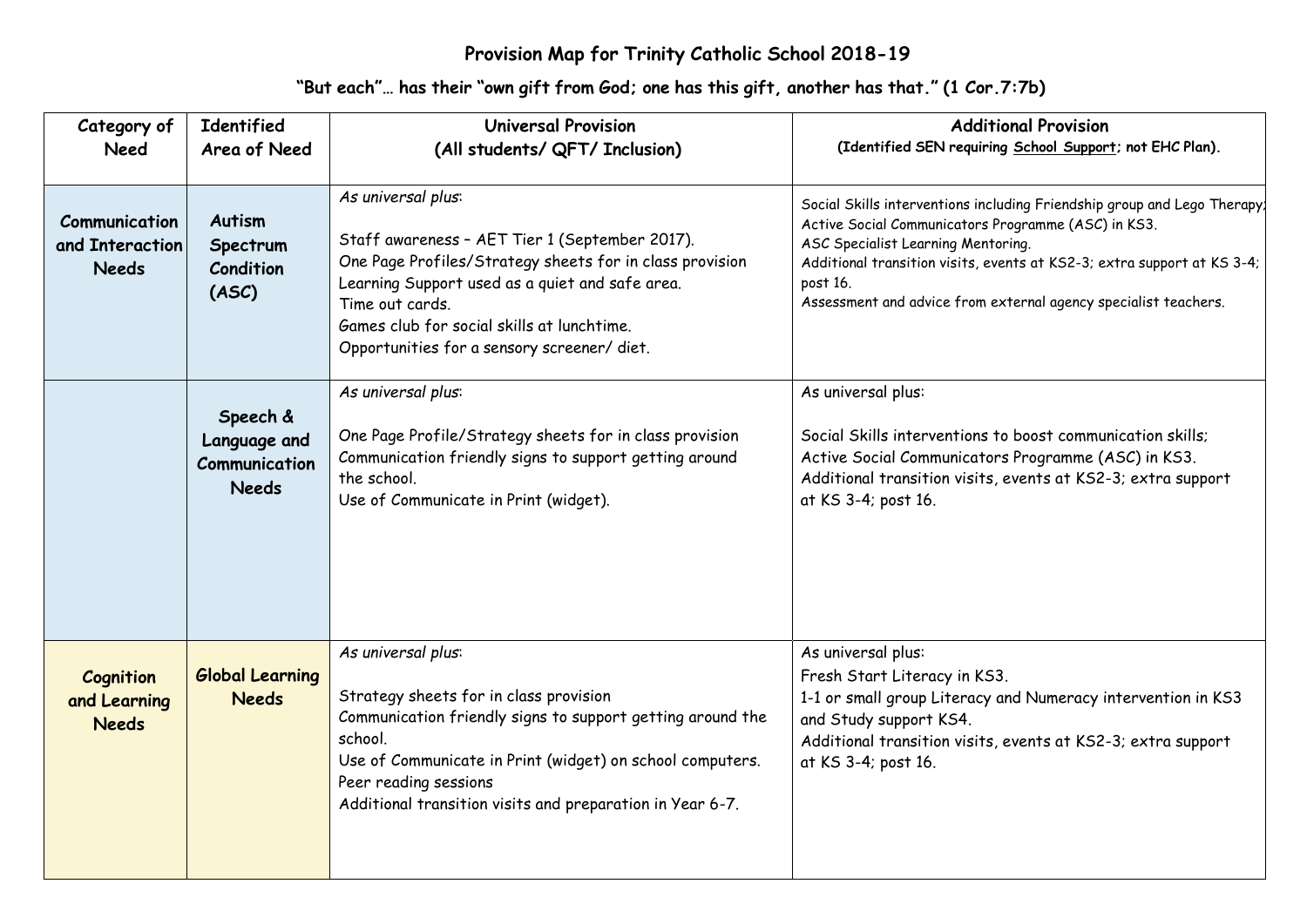### **Provision Map for Trinity Catholic School 2018-19**

| Category of                                             |                                                                          | <b>Universal Provision</b>                                                                                                                                                                                                                                                                                                       | <b>Additional Provision</b>                                                                                                                                                                                                                                                                                                                                       |
|---------------------------------------------------------|--------------------------------------------------------------------------|----------------------------------------------------------------------------------------------------------------------------------------------------------------------------------------------------------------------------------------------------------------------------------------------------------------------------------|-------------------------------------------------------------------------------------------------------------------------------------------------------------------------------------------------------------------------------------------------------------------------------------------------------------------------------------------------------------------|
| <b>Need</b>                                             | <b>Identified</b><br>Area of Need                                        | (All students/ QFT/ Inclusion)                                                                                                                                                                                                                                                                                                   | (Identified SEN requiring School Support; not EHC Plan).                                                                                                                                                                                                                                                                                                          |
|                                                         | <b>Specific</b><br>Learning<br><b>Difficulties</b>                       | As universal plus:<br>One Page Profile/Strategy sheets for in class provision;<br>Communication friendly signs to support getting around the<br>school.<br>Use of Communicate in Print (widget).<br>Dyslexia Screening available to individuals in all year groups<br>by request.<br>Dyslexia strategy folder in each departmetn | As universal plus:<br>Word ___ Gap for KS3 students for independent strategies.<br>Fresh Start sessions.<br>One to one or small group reading, spelling and study support.<br>Individual assessment of handwriting, use of ICT and support<br>for students with dyspraxia.<br>Additional transition visits, events at KS2-3; extra support at<br>KS 3-4; post 16. |
| Social,<br>Mental,<br><b>Emotional</b><br><b>Health</b> | <b>Emotional &amp;</b><br>Mental<br>Wellbeing<br>(Trauma/<br>Attachment) | As universal plus:<br>One Page Profiles/ Strategy sheets for in class provision<br>Staff awareness.<br>Dimensions tool<br>Time out cards.<br>PSHE sessions<br>Head of Year referrals to youth services,<br>Safeline support groups.<br>Early Help Assessments<br>Additional transition visits and preparation in Year 6-7        | As universal plus:<br>Mentoring<br>Manage ME intervention (1-1 or small group)<br><b>Emotion Coaching</b><br><b>Protective Behaviours</b><br>Anxiety management 1-1 or group programme.<br>Additional transition work KS2-3; KS3-4; post 16.                                                                                                                      |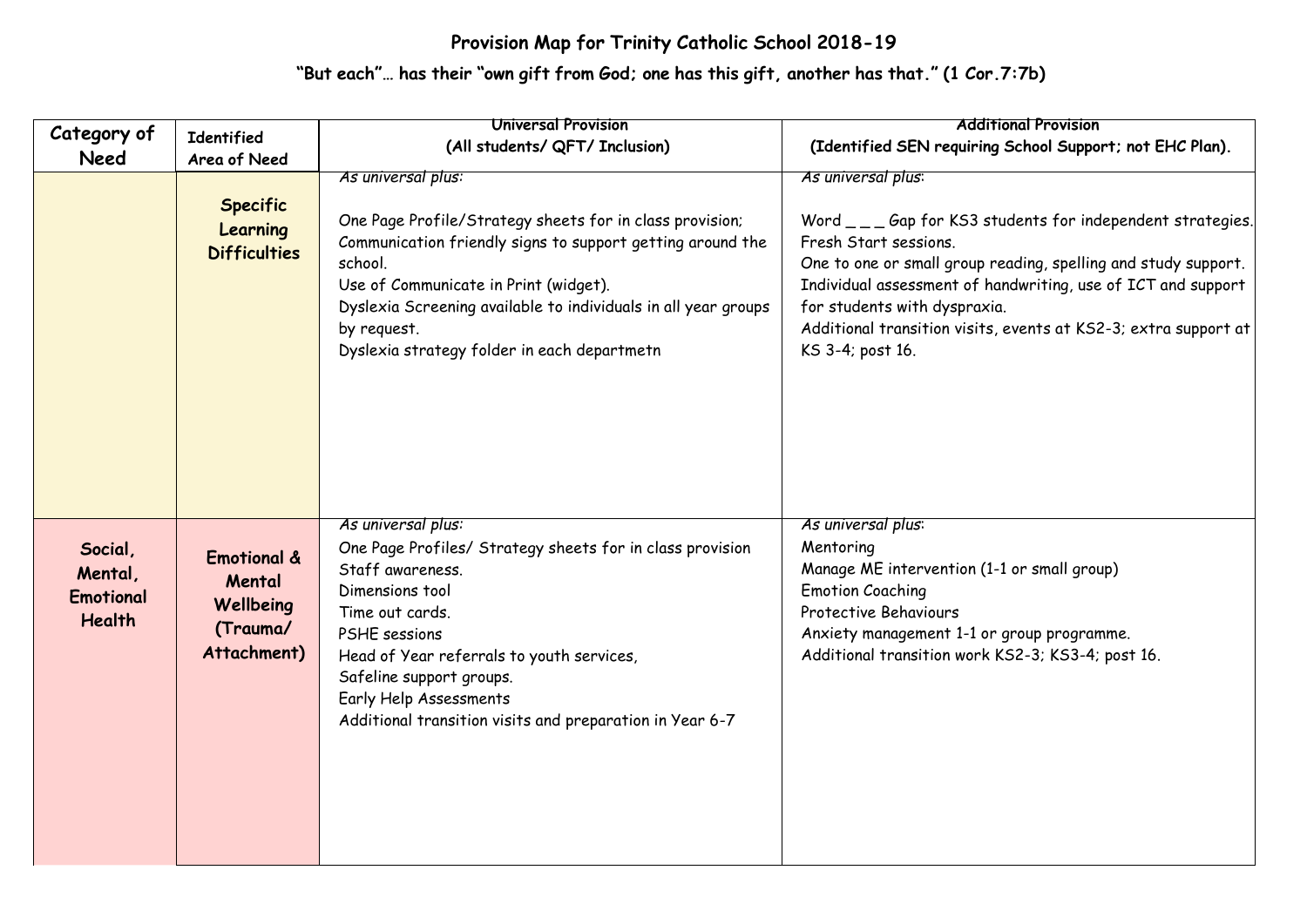### **Provision Map for Trinity Catholic School 2018-19**

| Category of                          | <b>Identified</b>           | <b>Universal Provision</b>                                                                                                                                                                                                                                                                                                                          | <b>Additional Provision</b>                                                                                                                                                                                                                                                                                                        |
|--------------------------------------|-----------------------------|-----------------------------------------------------------------------------------------------------------------------------------------------------------------------------------------------------------------------------------------------------------------------------------------------------------------------------------------------------|------------------------------------------------------------------------------------------------------------------------------------------------------------------------------------------------------------------------------------------------------------------------------------------------------------------------------------|
| <b>Need</b>                          | Area of Need                | (All students/ QFT/ Inclusion)                                                                                                                                                                                                                                                                                                                      | (Identified SEN requiring School Support; not EHC Plan).                                                                                                                                                                                                                                                                           |
|                                      |                             | As universal plus:                                                                                                                                                                                                                                                                                                                                  | As universal plus:                                                                                                                                                                                                                                                                                                                 |
| Sensory and<br><b>Physical Needs</b> | Hearing<br>Impairment       | Strategy sheets for in class provision<br>Sensitive and informed Seating plans;<br>Visual support for audio instructions, alarms and materials;<br>Additional transition visits and preparation in Year 6-7.                                                                                                                                        | Guided by student, family and health professionals.<br>Integrated Disability Service (IDS) Hearing<br>assessment, implementation of strategies and<br>recommendations of equipment.<br>Speech and reading support if needed.<br>Additional transition work KS2-3; KS3-4; post 16.                                                  |
|                                      | Visual<br>Impairment        | As universal plus:<br>Strategy sheets for in class provision<br>Computer magnification throughout the school.<br>Enlarged print outs of text books/ resource materials.<br>Sensitive seating plans.<br>Enlarged PDFs of key texts.<br>Additional transition visits and preparation in Year 6-7                                                      | As universal plus:<br>Guided by student, family and health professionals.<br>Integrated Disability Service (IDS) Visual access assessment,<br>implementation of strategies and recommendations of<br>equipment as magnifying equipment and audio books.<br>Additional transition work KS2-3; KS3-4; post 16.                       |
|                                      | Multi Sensory<br>Impairment | As universal plus:<br>As universal plus:<br>Strategy sheets for in class provision<br>Sensitive Seating plans and use of audio materials.<br>Visual support for audio instructions, alarms and materials.<br>Computer magnification throughout the school.<br>Enlarged print outs of text books/ resource materials.<br>Enlarged PDFs of key texts. | As universal plus:<br>As universal plus:<br>Guided by student, family and health professionals.<br>Integrated Disability Service (IDS) multi sensory assessment<br>and Occupational Therapy assessment, implementation of key<br>strategies and recommendations of equipment.<br>Additional transition work KS2-3; KS3-4; post 16. |